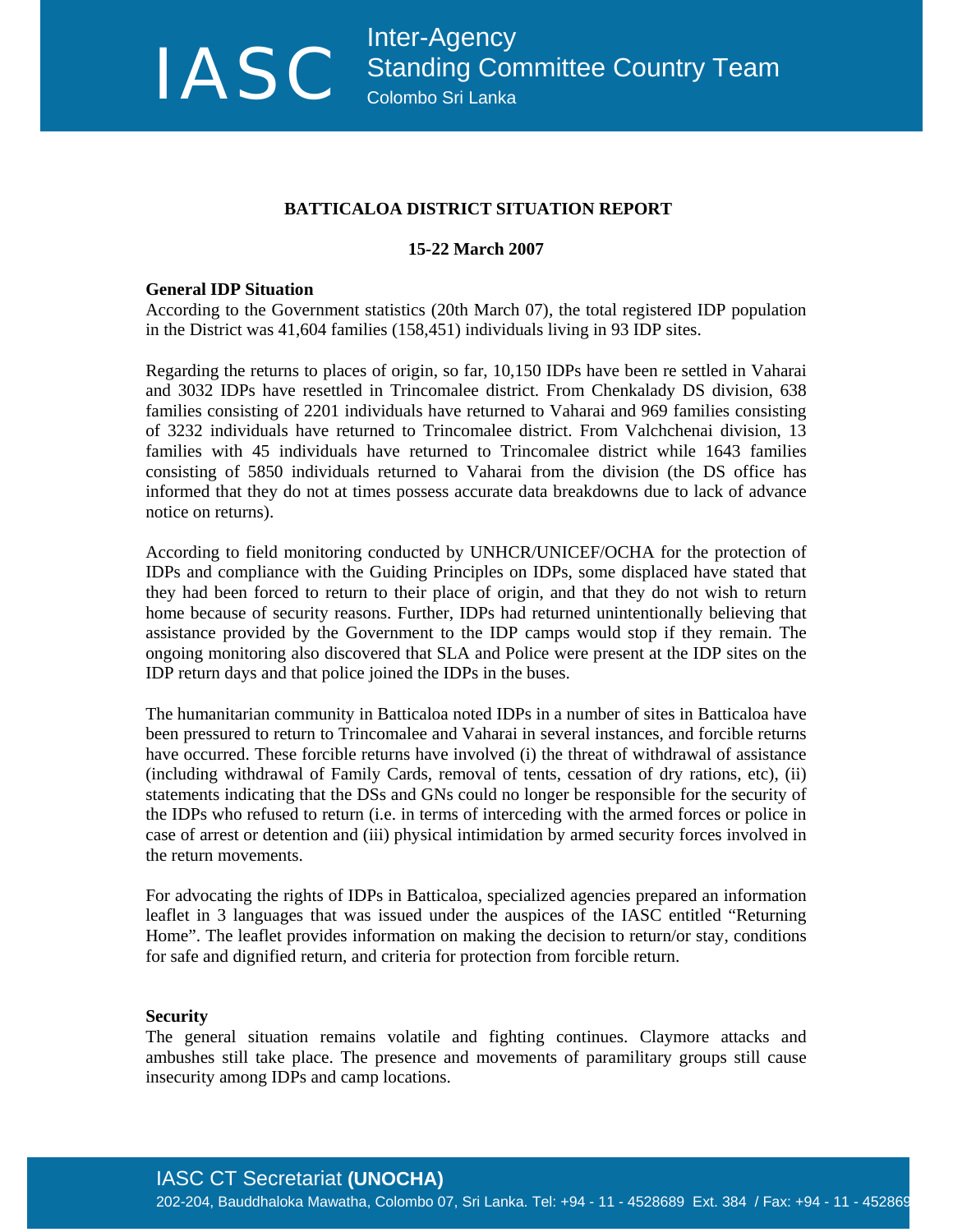# Inter-Agency<br>
Standing Con<br>
Colombo Sri Lanka Standing Committee Country Team Colombo Sri Lanka

#### **Assistance Provided / Response**

### **Shelter:**

As an emergency solution to the IDP influx from Batticaloa West, the GA decided to open up schools for a two-week period for temporary accommodation until temporary/semipermanent sites are ready. The divisions affected by the influx are Manmunai North, Chenkalady, Arayampathy and Kaluwanchikudy. All the above mentioned divisions with the exception of Manmunai North have identified possible sites for development of temporary/semi-permanent shelter. The shelter coordination cell (UNHCR / NRC) carried out site assessments in close cooperation with UNICEF in order to ensure that proper wat/san facilities are in place before IDPs are relocated to these sites. There are no new sites identified in Manmunai North as there is little land available. Nevertheless, the IDPs tend to settle in this division because of the proximity to Batticaloa town where livelihood options are possible.

UNHCR and ICRC provided tents as an initial emergency response. After physical evaluation of the proposed sites was finalised and land capacity validated, the wat/san agencies provided immediate assistance in terms of wat/san installation. Tents were then issued upon confirmed existence of minimum wat/san requirements. Technical support was given for the setting-up of the tented sites respecting minimum SPHERE standards with regard to space allocation per person and common space.

Planning for shelter has been a major concern as there was no confirmed figure of IDPs returning home, and the new influx from west of Batticaloa. With regard to plans on shelter, current capacity is insufficient to meet immediate needs. Another issue had been the lack of clarification on identified sites, whether the site will last for longer term, or just for an emergency accommodation. On assistance during the reporting period ZOA constructed 175 shelters in Chenkalady division and 200 shelters in Kaluwanchikudy division.

# **Food:**

There were gaps in the supplementary food distribution. WFP stocks are insufficient to cope with possible future displacements. To date food assistance had included: World Vision distributing one week dry rations for 2900 families in Vaharai, 1299 families with host families in Arayampathy division and 1100 families with host families in Kaluwanchikudy division, ZOA distributing supplementary food for 1 week for 282 families in Valachchenai division, 359 families in Kiran division, 2361 families in Arayampathy division and 1391 families in Manmunai North division, and IOM distributing dry rations for 324 IDP families in Manmunai North division. Further, during the period, the WFP together with the GA provided food assistance to 3858 IDP families in Ayayampathy, Chenkalady, Valachchenai and Kaluwanchikudy divisions.

# **Wat/San:**

Site development in coordination with the shelter cell (including finding actors for new sites) is ongoing. The issue has been maintenance relating to toilets and water tanks (taps). UNICEF and NWSDB organized a meeting with Pradeshiya Sabhas and MOH from 3 divisons of Chenkallady, Kalawanchikudy, and Araympathy where there are a total of 96,212 IDPs (most of them are newly arrived). The meeting was held to discuss important issues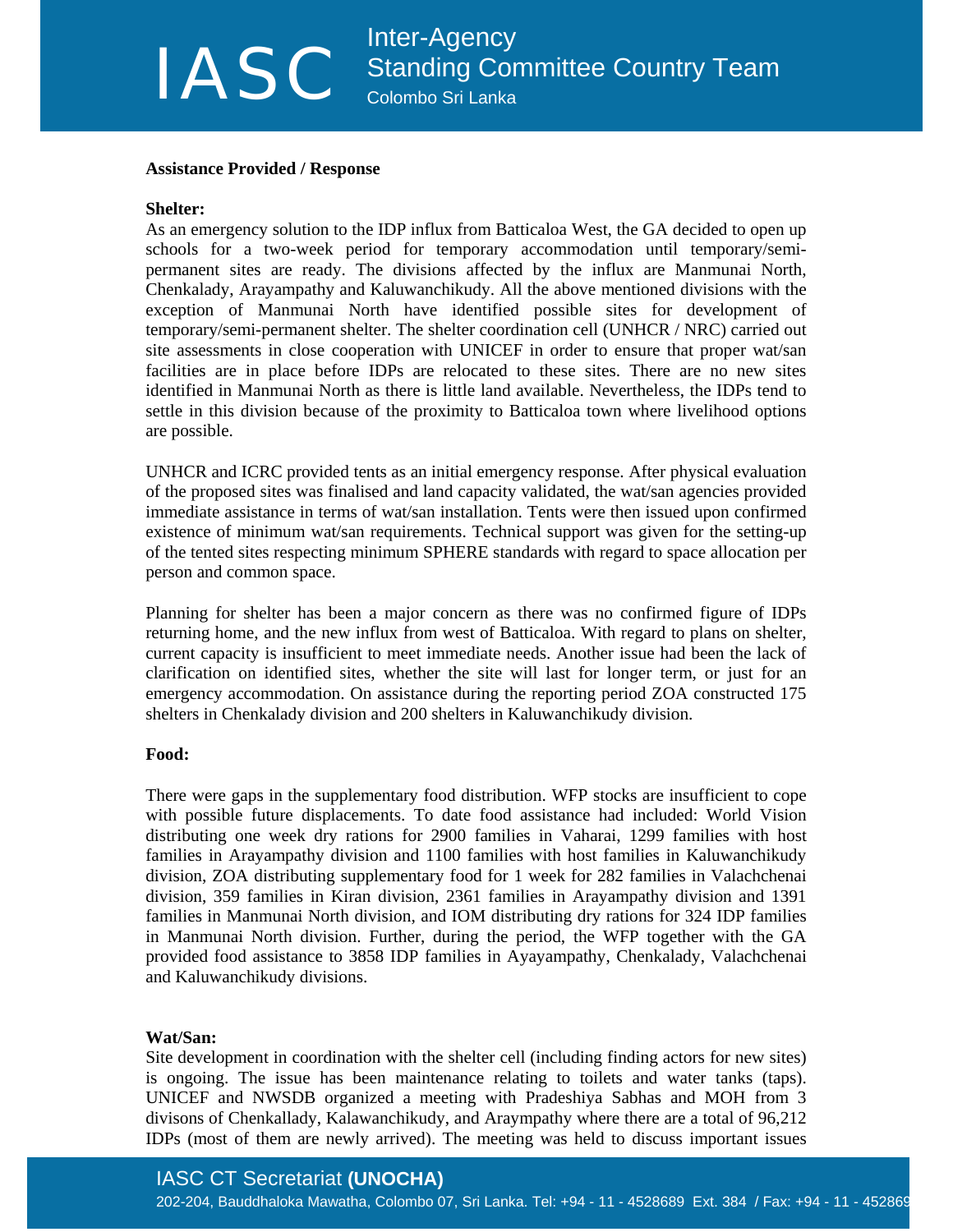# Inter-Agency<br>
Standing Con<br>
Colombo Sri Lanka Standing Committee Country Team Colombo Sri Lanka

related to bowsering and chlorination of water, garbage collection, and gully sucking of toilets.

UNICEF coordinated on water source development in Chenkallady which will service approximately 5 camps with a total population of 3325 families. OXFAM constructed emergency toilets, attended to cleaning/repairs of wells/hand pumps, organized cleaning campaigns, distributed hygiene and cleaning kits, developed hygiene manuals and trained volunteers. Construction of toilets and tube wells by UNICEF started at 26 temporary learning spaces throughout the district, 38 portable emergency toilets being completed in Araympathy division and in Mamunai North division, 12 emergency toilets completed. UNICEF has distributed 35 water tanks in Arayampathy, Manmunai North and Chenkalady division. In Kalwanchikuddy, there are further 15,000 IDPs arrived in the past week. There are now 11 potential new camps in this division. UNICEF supported through bringing 21 tanks and 10 bladders. Further ZOA provided 61000 ltr tanks with 6 stands to Chenkalady division, constructed 26 toilets and 12 are on progress.

#### **NFRI/ Hygiene Kit:**

Assistance during the reporting period included, OXFAM GB distributing 15 pregnant mother kits, 62 baby kits, 663 frocks, 448 towels and 700 Sarongs at Saththurukondan 1 and 2 IDP camps in Manmunai North division. Further OXFAM GB through partner organization NERTRA distributed 500 hygiene kits for IDP families in Mankadu and Mahiloor IDP camps of Kaluwanchikudy DS division. World Vision has distributed 2600 tarpaulins, 9 1000 L water tanks for Vaharai IDP camps and sites and 400 tarpaulin and 400 jerry cans for displaced families in Mandoor. Also, 25 family tents were distributed for IDP families in Arayampathy. Through its partners UNICEF has distributed 1463 Family Emergency Kits in Kaluwanchikudy and 1382 in Aryampathy benefiting more than 10,000 individuals in 9 camps. IOM has distributed NFRI packs to 377 IDP families in Manmunai North division.

#### **Protection, Psychosocial & Camp Management:**

On 17 and 18 March, NRC conducted "Camp Management on- Site training" for Kaluwankerny-2 IDP leaders and IDP committee representatives, GNs, and DS office staff at Sewa Lanka Training Centre-Kaluvankerny, in Chenkalady division with a total of 57 participants.

On 20- 22 March, NRC conducted a Camp Management Training for Sarvodaya staff. The objective of this workshop was to provide tools and techniques to 25 Sarvodaya volunteers in order to have a pool of well-trained camp managers available for those conflict affected IDP sites where CM is required. During this week, The Change Makers of "We Can" (the Campaign to End Violence against Women) trained by OXFAM GB conducted awareness sessions on violence against women in 3 IDP sites in Manmunai North and Kiran divisions. On 20 March, a special meeting was organized to set minimum standards for children's spaces in IDP sites. Tdh, SCiSL, Mangrove, CCF, HI and UNICEF participated in the discussion. Sarvodaya conducted Mine Risk Education awareness training in Vaharai, Manmunai North and Valachchenai divisions. Leaflets carrying messages about Mines and UXO risk mainly targeting on returnees were printed and distributed in several IDP sites as well as in Vaharai.

# IASC CT Secretariat **(UNOCHA)**

202-204, Bauddhaloka Mawatha, Colombo 07, Sri Lanka. Tel: +94 - 11 - 4528689 Ext. 384 / Fax: +94 - 11 - 452869